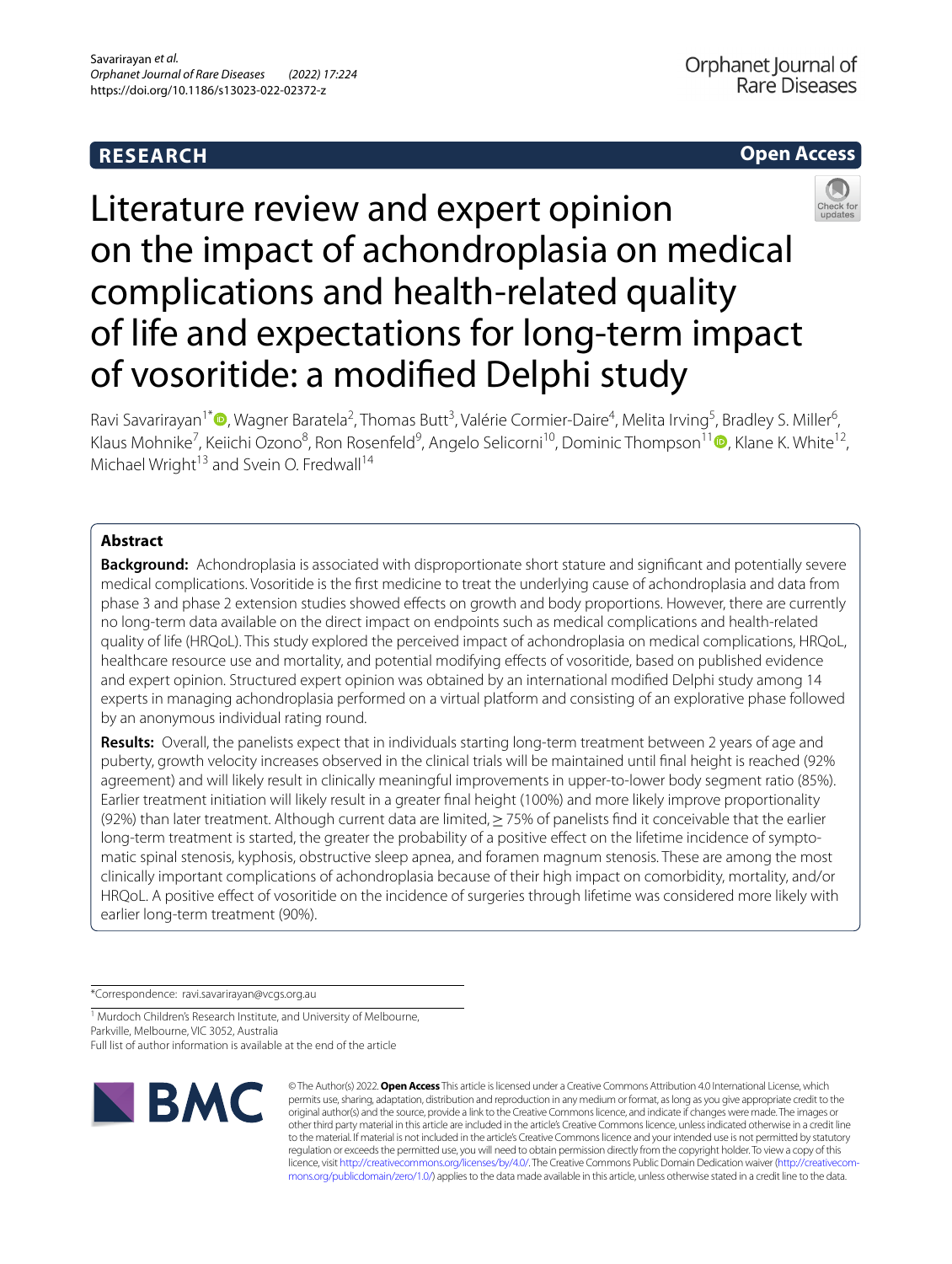**Conclusions:** This explorative study, based on international expert opinion, provides further insight into the medical and functional impacts of achondroplasia and how these might be modifed through long-term use of vosoritide. The results can be used to guide the direction and design of future research to validate the assumptions and to discuss potential treatment outcomes with disease modifying therapies with families and clinicians.

**Keywords:** Achondroplasia, Activities of daily living, Complications, Delphi technique, Expert opinion, Growth, Health-related quality of life, Vosoritide

## **Background**

With an incidence estimated around 1 in 20,000–30,000 live births, achondroplasia is the most common disorder associated with disproportionate growth and short stature [\[1](#page-8-0)]. Achondroplasia is caused by a recurrent autosomal dominant gain-of-function pathogenic variant in the fbroblast growth factor receptor 3 gene (*FGFR3*), resulting in impaired endochondral ossification. The most apparent clinical manifestations of the disorder are disproportionate short stature with shortening of the upper and lower limbs, macrocephaly with frontal bossing, and midface hypoplasia. In addition, several complications can arise throughout lifetime, including life-threatening foramen magnum stenosis in infants, symptomatic spinal stenosis, thoracolumbar kyphosis, upper airway obstruction, sleep disordered breathing, genu varum/ tibial bowing, recurrent otitis media, conductive hearing loss, dental malocclusion, and cardiovascular disease  $[1, 2]$  $[1, 2]$  $[1, 2]$  $[1, 2]$ . The clinical features of achondroplasia can in turn lead to a developmental profle that difers from the norm, impaired self-care or ability to perform activities of daily living, reduced health-related quality of life (HRQoL), socioeconomic problems (e.g., reduced work participation), and early mortality  $[2, 3]$  $[2, 3]$  $[2, 3]$  $[2, 3]$  $[2, 3]$ . The development of medical complications by age and their impact on diferent aspects of HRQoL are being investigated in natural history studies, such as the Lifetime Impact of Achondroplasia In Europe (LIAISE) study (clinicaltrials. gov NCT03449368) and the Achondroplasia Natural History Study (CLARITY)  $[4]$  $[4]$ . The medical complications of achondroplasia require lifelong multidisciplinary care, which varies with age [[5,](#page-8-4) [6\]](#page-8-5).

Vosoritide is the frst medicine to treat the underlying cause of achondroplasia. It is a biological analogue of C-type natriuretic peptide, a potent stimulator of endochondral ossifcation that works through downregulation of the intracellular signaling pathway of the FGFR3 receptor [\[7](#page-8-6)]. Vosoritide was approved by the European Medicines Agency in August 2021 for children from the age of 2 years until growth plates are closed [[8\]](#page-8-7) and by the US Food and Drug Administration in November 2021 for children aged $\geq$  5 years with open growth plates [[9\]](#page-8-8). Results of the pivotal phase 3 clinical trial showed increases in annualized growth velocity and height

Z-scores after 52 weeks of treatment with vosoritide versus placebo and good tolerability [[10\]](#page-8-9). Two-year followup data showed sustained increases in annualized growth velocity, continued improvements in height Z-score, and improvements in upper-to-lower body segment ratio versus untreated patients, without adverse efects on bone maturation  $[11]$  $[11]$ . Sixty-month data from a phase 2 study  $(N=35)$  and its extension  $(N=19)$  reported consistent fndings [\[7,](#page-8-6) [12](#page-8-11)].

Data from the phase 3 and phase 2 extension studies showing the efects of vosoritide on growth and body proportions beyond 60 months of treatment are not yet available (clinicaltrials.gov NCT03424018 and NCT02724228). In addition, there are no long-term data currently available on the direct impact of treatment on medical complications, physical function (activities of daily living, mobility, independence), and HRQoL. To address this knowledge gap until long-term data become available, this paper explores and discusses how achondroplasia can afect medical complications, HRQoL healthcare resource use, and mortality and how vosoritide-related increases in height and improvements in other anthropometric measures such as upper-tolower body segment ratio may impact on medical complications, physical function and HRQoL. The resulting assumptions are based on extrapolation of existing data and structured expert opinion obtained by an international modifed Delphi study.

## **Methods**

## **Study objectives**

A modifed Delphi study was performed to explore the potential impact of achondroplasia on medical complications / comorbidities (i.e., clinical manifestations beyond growth impairment) and the potential modifying efects of vosoritide based on published evidence and clinical opinion and expertise, and to identify evidence gaps for future clinical research.

## **Participants**

The expert panel consisted of a Core Committee of two (RS and SF), and twelve additional clinicians from a wide geographic spread (Australia, Brazil, France, Germany, Italy, Japan, Norway, the UK, and the USA) and covering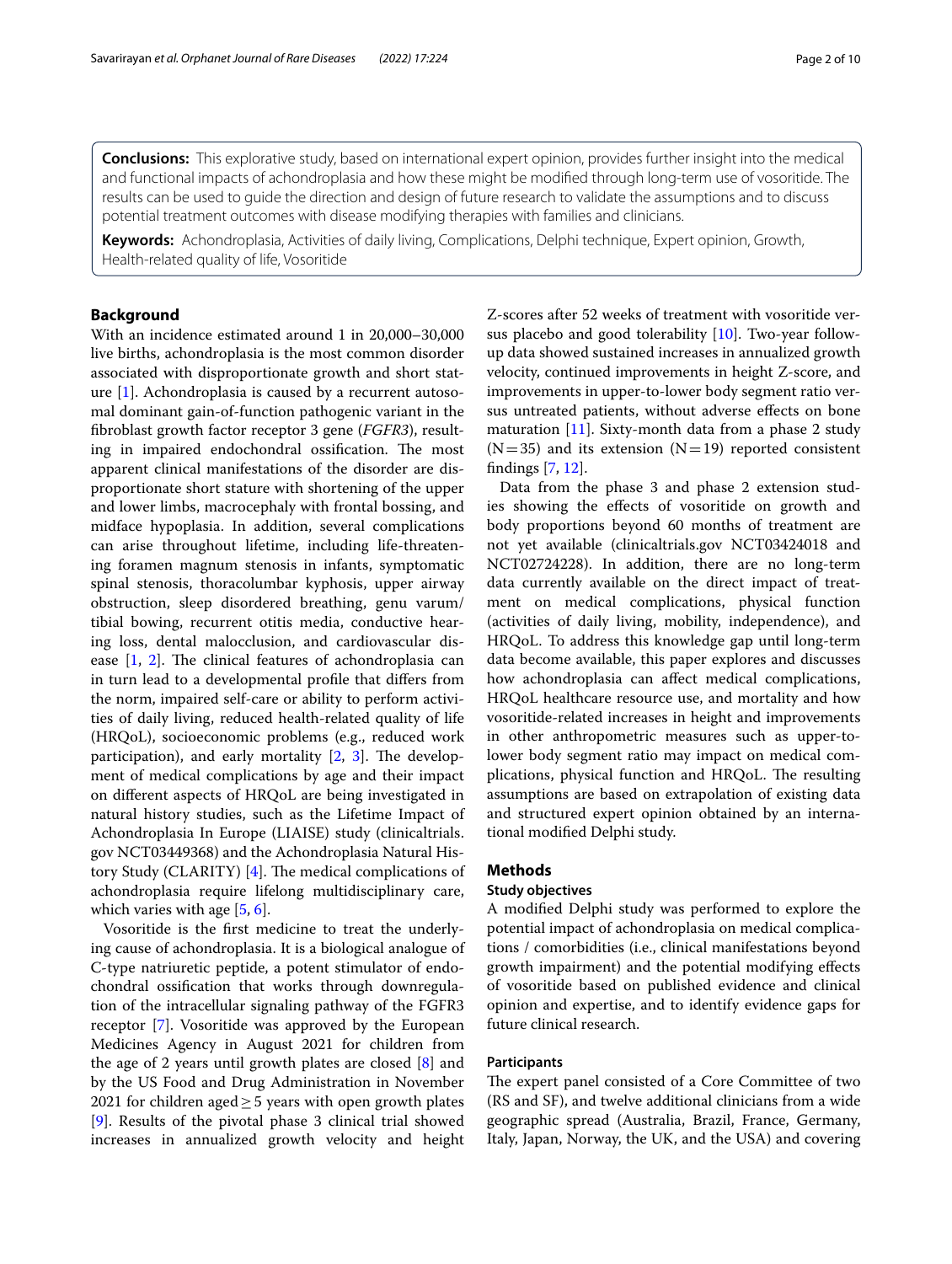multiple medical specialties, including clinical genetics, pediatrics, pediatric endocrinology, pediatric neurosurgery, and pediatric orthopedics. All panelists had relevant expertise in managing achondroplasia; seven (50%) are principal investigators in vosoritide clinical trials.

#### **Study design**

The Delphi technique is a widely used and accepted interactive research method for measuring and/or obtaining consensus of opinion from experts  $[13]$  $[13]$ . The technique relies on a panel of experts who anonymously answer questionnaires in two or more rounds. After each round, a summary of the experts' feedback in the previous round is provided to the panel by a facilitator. In this study, a 'modifed' Delphi technique was used, consisting of two main parts i.e. a structured explorative discussion phase followed by an anonymous rating round (Fig. [1](#page-2-0)).

In an initial preparatory virtual video conference meeting, the study approach, expert panel composition, and draft clinical assumptions and questions for the explorative panel discussion were discussed by the Core Committee. The subsequent explorative panel discussion was held using the Within3 platform (within3.com; a virtual engagement platform intended for healthcare professionals) to discuss and refne draft clinical assumptions and to gauge the opinion of the panel on topics for which no or limited data was available. The assumptions and questions were grouped in six major topics: anthropometrics,

<span id="page-2-0"></span>

medical complications in general, skeletal complications, non-skeletal complications, quality of life, and mortality. For each assumption and question, a literature review of existing data was performed and summarized as background material for the panel discussion by a professional medical communication agency (Ismar Healthcare). The panelists were asked to answer questions based on published data (if available) and their own clinical experience or opinion and to explain reasons underlying their answers. Assumptions were rated on a 5-point Likert scale (strongly disagree – disagree – neutral – agree – strongly agree). Additional questions had varying answer options (Additional fle [1](#page-7-0): Tables S1–S3). Based on feedback from the expert panel, clinical assumptions were amended, and additional assumptions were formulated by Ismar Healthcare with input from the Core Committee. Finally, the revised clinical assumptions were rated individually and anonymously by the expert panel using the Within3 platform. The panelists were also asked to address additional questions on areas of interest. Percent agreement on assumptions was defned as the percentage of panelists agreeing or strongly agreeing, excluding "can't judge" votes. BioMarin, the manufacturer of vosoritide, provided logistic support for this project, but was not involved in the voting process, or analysis of the results.

For the purpose of this paper, rating results and opinion around a selection of questions that are considered most clinically relevant, in terms of clinical impact of complications or potential mortality implications and potential impact of vosoritide, were discussed in relation to existing literature.

## **Results**

Twelve panel members participated in the explorative part of the study (May 24-June 13, 2021); 13 participated in the rating round (July 12–23, 2021) (Fig. [1\)](#page-2-0); 11 participated in both parts of the study and 3 in one part.

Of the 22 draft assumptions discussed in the explorative phase, seven were eliminated for the anonymous rating round (Additional fle [1](#page-7-0): Table S4). Four of these, which were mainly around obesity and weight increase in individuals with achondroplasia, were rejected based on conficting published data. Two assumptions on cardiovascular complications were eliminated because most panelists felt unable to judge them due to a lack of data or experience. One assumption was omitted for rating because it was deemed less important by the Core Committee. The remaining 15 assumptions were revised, and ten additional assumptions were formulated based on the feedback on the questions received during the explorative phase. The panel members rated the resulting 25 assumptions and responded to 16 additional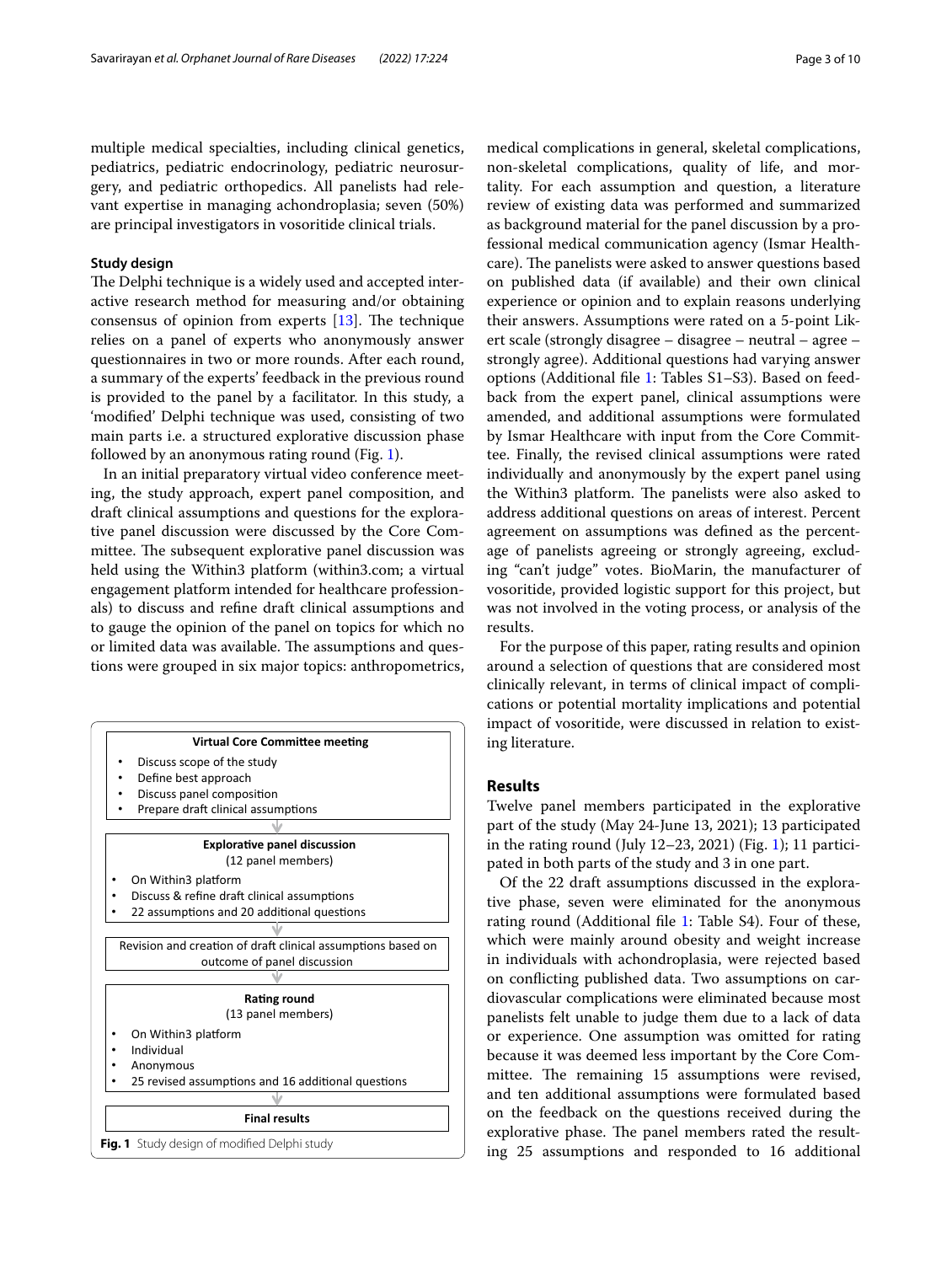questions in the rating round. Additional file [1](#page-7-0): Tables S1–S3 provide an overview of all rating results. Expert panel agreement of≥75% was obtained for 19 out of 25 assumptions;  $\geq$  80% agreement was obtained for 16 assumptions.

## <span id="page-3-1"></span>**Discussion**

## **Expert expectations regarding the long‑term impact of vosoritide on growth velocity, height, and body proportions**

Recently published follow-up data from the vosoritide phase 2 and phase 3 extension studies showed persistent improvements in annualized growth velocity in treated children with achondroplasia across age categories up to 60 months of treatment [[11](#page-8-10), [12](#page-8-11)]. Overall, the panelists of the modifed Delphi study expect that growth velocity increases with vosoritide will continue beyond 60 months, until fnal height is reached in individuals starting treatment before puberty and that those starting treatment earlier will more likely achieve a greater fnal height (Table [1](#page-3-0)). It was argued that, based on the mechanism of action of vosoritide, there is no reason to believe that the gains in growth observed in the clinical trials will decelerate with continued treatment. In addition, it was noted that the pubertal period occurs over a wide age range and that the treatment response is likely to difer across this period.

According to 85% of the panel members, long-term treatment with vosoritide will likely or very likely result in clinically meaningful improvements in upper-to-lower body segment ratio in individuals starting treatment between 2 years of age and puberty. The panelists believe that clinical improvements in proportionality are more likely in those starting treatment earlier (100%) (Table [1](#page-3-0)). These assumptions are supported by recently published data of the phase 3 trial, that were not yet available at the time of the explorative phase of the modifed Delphi study, showing statistically signifcant improvements in proportionality in treated patients over 2 years compared to baseline, whilst the same efect was not apparent in untreated subjects [\[11](#page-8-10)].

The experts emphasized that more data are needed to confrm the persistence of the efects of vosoritide on growth and body proportions for an extended period of time and the impact of age at treatment initiation on fnal height. These data will be provided by the ongoing openlabel extensions of the phase 2 and phase 3 clinical trials. In addition, data regarding the long-term impact of vosoritide in children<5 years of age at treatment initiation, who were excluded from the initial phase 2 and phase 3 clinical trials, are expected from two ongoing studies in young children aged 0 to 60 months (clinicaltrials.gov NCT03583697) and infants aged 0 to 12 months (clinicaltrials.gov NCT04554940) [[14,](#page-8-13) [15\]](#page-8-14).

## **Expert expectations regarding the long‑term impact of vosoritide on medical complications**

There is currently no available evidence for a direct efect of vosoritide on medical complications of achondroplasia. Animal studies have shown an efect of vosoritide on skull morphology (mice) and on neural foraminal area of lumbar vertebrae (cynomolgus monkeys) [[16](#page-8-15), [17\]](#page-8-16), but no studies have investigated these effects in humans so far. Nevertheless,  $\geq$  75% of the panelists agreed or strongly agreed that it is conceivable that the earlier long-term treatment is started, the

<span id="page-3-0"></span>**Table 1** Assumptions and questions related to impact of vosoritide on growth velocity, height, and body proportions reaching≥75% panel agreement

| <b>Assumption</b>                                                                                                                                                                                                                                    | % Agreement <sup>a</sup>            | Can't<br>judge<br>(%) |
|------------------------------------------------------------------------------------------------------------------------------------------------------------------------------------------------------------------------------------------------------|-------------------------------------|-----------------------|
| It is likely that long-term treatment with vosoritide increases growth velocity until final height is reached in individu-<br>als with achondroplasia starting treatment between 2 years of age and puberty (Tanner stage > 1)                       | 92%                                 | 8                     |
| It is likely that long-term treatment with vosoritide results in a greater final height in those starting at an earlier age<br>than in those starting later                                                                                          | 100%                                | 8                     |
| A clinically meaningful positive impact of vosoritide on abnormal upper-to-lower body segment ratio is more likely<br>in individuals with achondroplasia starting long-term treatment at an earlier age than in those starting treatment<br>later    | 92%                                 | 8                     |
| Question                                                                                                                                                                                                                                             | % Likely $+$ Very likely $^{\sf b}$ |                       |
| How likely do you consider long-term treatment with vosoritide to result in a clinically meaningful improvement in<br>upper-to-lower body segment ratio in individuals with ACH starting between 2 years of age and puberty (Tanner<br>stage $>$ 1)? | 85%                                 |                       |

 $^{\text{a}}$  % of panel members (N  $=$  13) agreeing or strongly agreeing with the assumption, excluding "can't judge" votes

<sup>b</sup> % of panel members voting "likely" or "very likely", excluding "Can't judge" votes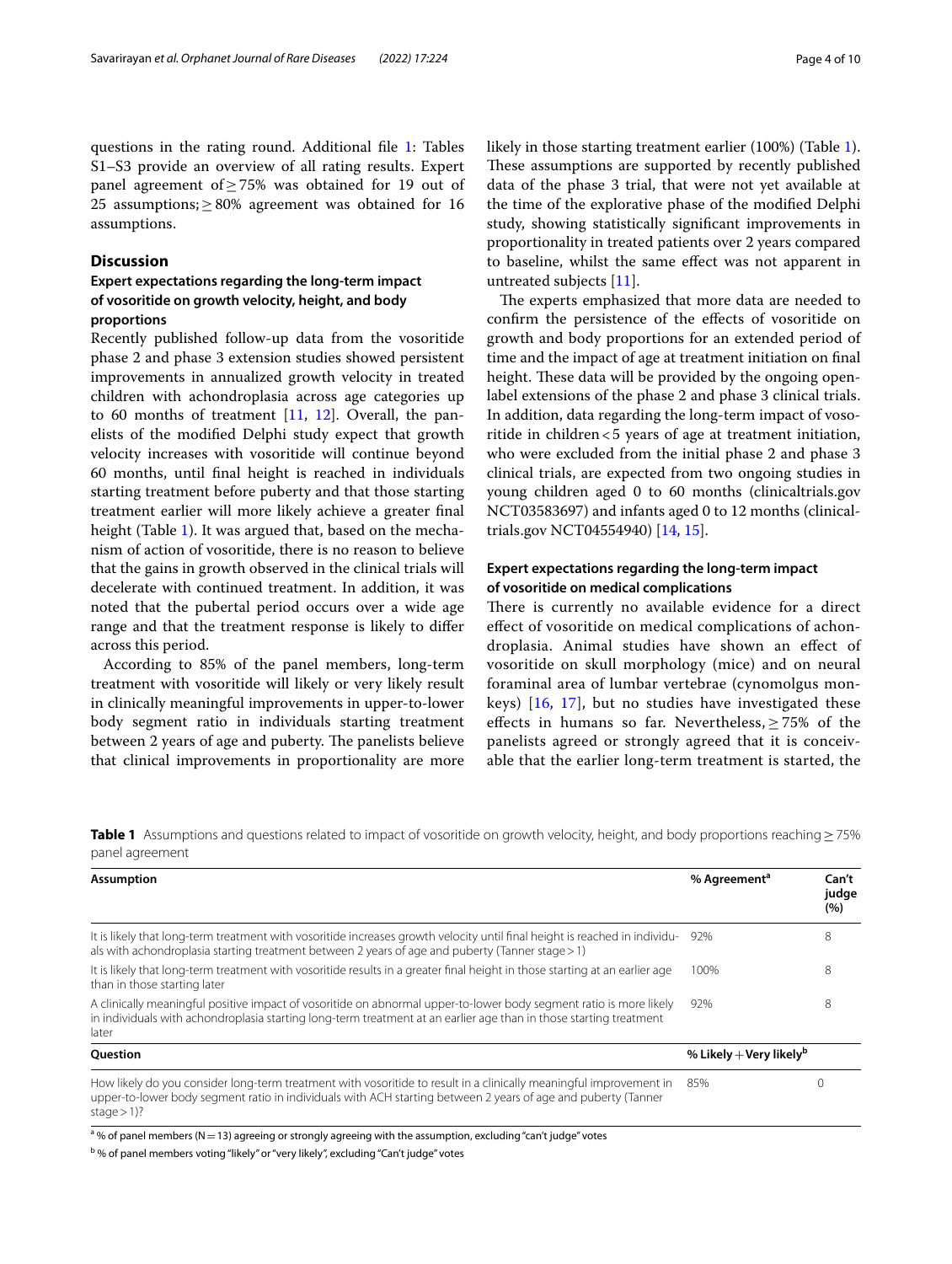larger the probability of a positive impact of vosoritide on the lifetime incidence of symptomatic spinal stenosis, kyphosis, obstructive sleep apnea, and foramen magnum stenosis (Fig. [2\)](#page-4-0). There was less agreement on other complications such as genu varum, dental malocclusion, otitis media, hydrocephalus, and cardiovascular disease. The panelists argued that, although data are limited, it seems reasonable to hypothesize, by extrapolation of the data showing the efects of vosoritide on long bone growth, that growth in the axial skeleton might be benefcially altered, resulting in a direct efect on foramen magnum stenosis, spinal canal stenosis and kyphosis. However, it was also noted that some complications such as foramen magnum stenosis may be difficult to impact due to changes that occur prenatally and in the neonatal period. A positive efect of treatment on this complication can only be expected if treatment is started very early in life. Treatment studies of infants with vosoritide are needed to verify if these early complications are targetable in infancy. The effect of treatment on foramen magnum stenosis is being investigated in an ongoing study including infants 0–12 months (clinicaltrials.gov NCT04554940) [[15](#page-8-14)]. On the other hand, symptomatic spinal stenosis and kyphosis, and related back pain, are most prevalent in adults with achondroplasia and may still be altered if treatment is started at a later age, when spinal growth can still be improved. Similarly, obstructive sleep apnea

About one third of the panel members felt unable to judge a potential efect of treatment on cardiovascular disease, since the mechanism for increased cardiovascular mortality in patients with achondroplasia, or whether there is an increased risk at all, is not well understood. Also, the term cardiovascular disease was perceived as 'too vague' as it can encompass a range of diferent diseases. In addition, the experts noted that 'true' hydrocephalus, requiring neurosurgical intervention, is nowadays considered an unusual complication of achondroplasia.

## **Impact of achondroplasia and potential efects of treatment on HRQoL**

## *Impact of achondroplasia*

It has been well established that individuals with achondroplasia have a reduced HRQoL compared with the healthy population  $[3, 19-21]$  $[3, 19-21]$  $[3, 19-21]$  $[3, 19-21]$  $[3, 19-21]$ . Several factors may contribute to this, depending on the age of the patient.

Studies have shown that short stature and skeletal dysplasia negatively impact on the ability of individuals to perform activities of daily living and on independence of adults [[3](#page-8-2), [22](#page-8-20)]. Literature suggests that in individuals with achondroplasia, limitations in physical functioning and reduced HRQoL are at least partly due to



<span id="page-4-0"></span>Fig. 2 Panel rating results regarding the potential impact of vosoritide on medical complications of achondroplasia and % panel agreement. % of panel members agreeing or strongly agreeing with the assumption, excluding "can't judge" votes. Assumption: Although current data are limited, it is conceivable that the earlier long-term treatment is started, the larger the probability of a positive impact of vosoritide on the lifetime incidence of the following medical comorbidities of achondroplasia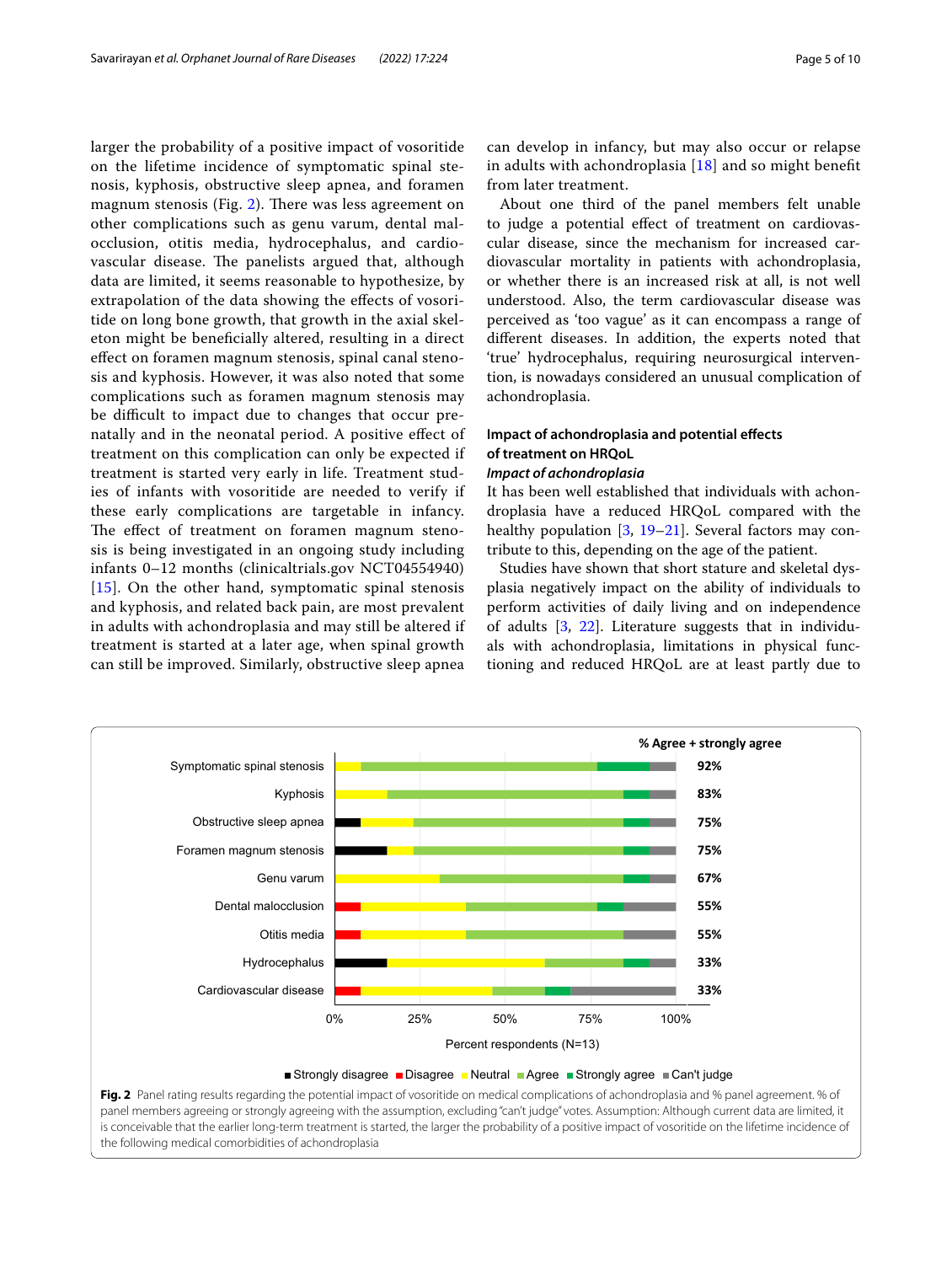disproportionate short stature [[3\]](#page-8-2). In our study, 73% of the panelists agreed that a final height  $<$  140 cm likely has an independent negative impact on physical HRQoL (Table  $2$ ). However, it was noted that it is difficult to tease out a direct impact of short stature on HRQoL due to considerable inter-individual variability and the infuence of other complications of achondroplasia beyond height. There was less agreement among the panelists regarding an independent impact of short stature on mental health (Table [2\)](#page-5-0), as this may also depend on the individual's character, age, family, and peer group. Also, there is currently limited data to support an association between short stature and reduced mental health [[20](#page-8-21), [21\]](#page-8-19).

In addition to disproportionate short stature, medical complications may impact on the HRQoL of individuals with achondroplasia. Complications may result in frequent surgeries such as ear-nose-throat (mainly in children) and orthopedic procedures [[4](#page-8-3), [23\]](#page-8-22), chronic pain, reduced work participation (e.g. due to symptomatic spinal stenosis in adults) and, in some cases, reduced life expectancy [[19,](#page-8-18) [24\]](#page-8-23). Published data showing an impact of specifc complications or surgeries on HRQoL in individuals with achondroplasia are lacking. However, based on their clinical experience, all panel members in our study agreed that an increased frequency of surgeries has a substantial negative short-term impact on HRQoL in these individuals (Table [2](#page-5-0)). Most panelists also believe that complications can still have considerable impact on HRQoL and healthcare resources even if no surgery is required (Additional file [1:](#page-7-0) Table S2). There was overall agreement that in patients with symptomatic spinal stenosis not requiring surgery, HRQoL is often afected by pain related to neurogenic claudication and limitations in the ability to perform activities of daily living (Additional fle [1](#page-7-0): Table S1). Most panelists estimated the healthcare resources for these patients for monitoring, physical and occupational therapy, assistive devices and dietary therapy to be moderate or high. These results are in accordance with fndings from a Norwegian study that showed that spinal stenosis in adults with achondroplasia is often associated with pain and reduced work participation [\[24](#page-8-23)]. The fact that most surgeons have a high threshold for ofering surgery to these patients due to the risk of suboptimal outcomes may explain the high burden of symptomatic spinal stenosis in the achondroplasia population. For individuals with kyphosis not requiring spinal fusion, most panel members estimated the impact on mobility, self-care, usual activities, and pain to be moderate or high. It was noted that kyphosis is a risk factor for spinal stenosis and that the magnitude of the impact on HRQoL is likely age-related.

The impact of foramen magnum stenosis not requiring decompression surgery on healthcare resources was considered high due to the need for monitoring and nonsurgical management. In addition, 54% of panel members believe that obstructive sleep apnea can still have an impact on HRQoL when it is considered resolved after treatment, due to the recurrence risk later in life

<span id="page-5-0"></span>

| <b>Table 2</b> Assumptions related to health-related quality of life (HRQoL) and % panel agreement |  |  |
|----------------------------------------------------------------------------------------------------|--|--|
|----------------------------------------------------------------------------------------------------|--|--|

| $\frac{0}{0}$<br>Agreement <sup>a</sup><br>(%)                                                                           | Can't judge (%) |
|--------------------------------------------------------------------------------------------------------------------------|-----------------|
|                                                                                                                          |                 |
| 73                                                                                                                       | 8               |
| 64                                                                                                                       | 8               |
| -82                                                                                                                      | 8               |
| 100                                                                                                                      | $\Omega$        |
| 100                                                                                                                      | $\Omega$        |
| 90                                                                                                                       | 17              |
| -88                                                                                                                      | 33              |
| -78                                                                                                                      | 25              |
| -73                                                                                                                      | 8               |
| A positive impact of vosoritide on work participation through lifetime is more likely in individuals with achondroplasia |                 |

% of panel members (N $=$  12) agreeing or strongly agreeing with the assumption, excluding "can't judge" votes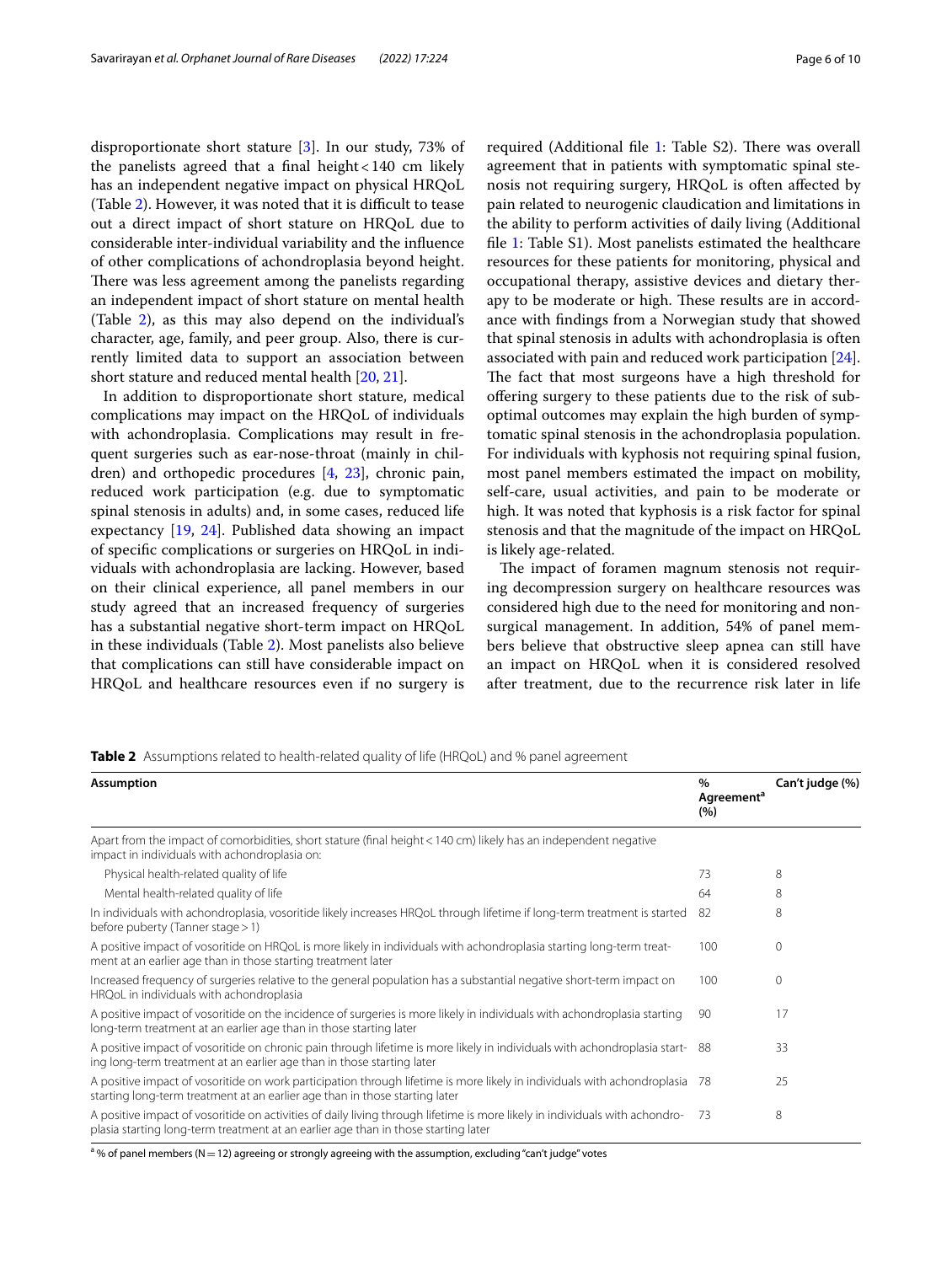and the need for ongoing surveillance (Additional fle [1](#page-7-0): Table S1).

More data regarding the impact of achondroplasia on diferent domains of HRQoL, age-specifc surgical burden, and the relationship between height and specifc medical complications is expected from the LIAISE study, a multinational, observational, retrospective study with a cross-sectional patient-reported outcome component. Preliminary data of LIAISE showed reduced physical and psychosocial domain scores across several questionnaires and a high surgical burden in individuals with achondroplasia  $[23, 25]$  $[23, 25]$  $[23, 25]$  $[23, 25]$  $[23, 25]$ . The data also suggested a positive correlation between HRQoL and height Z-score [[25\]](#page-8-24).

Achondroplasia can also have an impact on mortality [[2\]](#page-8-1). In the modifed Delphi study, the expert panel agreed that children with achondroplasia<5 years old have a higher or much higher risk of mortality due foramen magnum stenosis than the general population (100%) (Additional fle [1:](#page-7-0) Table S3), confrming published data [[1,](#page-8-0) [26,](#page-8-25) [27](#page-8-26)]. In addition, there was overall agreement that individuals with achondroplasia have a higher or much higher risk of mortality secondary to obstructive sleep apnea versus the general population (Additional fle [1](#page-7-0): Table S3). It was argued that obstructive sleep apnea is more prevalent and tends to afect individuals with achondroplasia at a younger age than in the general population. Furthermore, the respiratory sleep disturbance associated with achondroplasia, particularly in young children, is considered more complex due to the frequent combination of central and obstructive components. Although there are currently no published comparative data to confrm increased mortality in individuals with achondroplasia due to obstructive sleep apnea, studies have shown a very high prevalence of obstructive sleep apnea in children (often 50% or higher) and adults (59%) with the disorder, compared to 1–6% in the general population [[18,](#page-8-17) [28](#page-9-0)].

## *Expectations regarding the direct and indirect impact of vosoritide on HRQoL*

Data showing long-term efects of vosoritide on HRQoL are not yet available. However, considering the reported negative efect of severe short stature on HRQoL [\[3](#page-8-2), [20](#page-8-21)], it is likely that an increase in fnal height may result in a better HRQoL. Increased height and longer arms may also reduce some of the limitations in mobility, activities of daily living, and independence that have been reported for adults with achondroplasia [\[3](#page-8-2), [24](#page-8-23)]. Furthermore, improvements in growth may reduce the need for surgical lengthening of lower and upper limbs, which together can take several years to complete [\[29](#page-9-1), [30](#page-9-2)] and may have a substantial negative impact on the patient's HRQoL during that period.

Vosoritide may also improve HRQoL through a positive efect on particular medical complications of achondroplasia. The complications that were, according to the expert panel, most likely to improve with early vosoritide treatment are symptomatic spinal stenosis, kyphosis, foramen magnum stenosis and obstructive sleep apnea  $(Fig. 2)$  $(Fig. 2)$  $(Fig. 2)$ . These are among the most clinically important complications of achondroplasia because of their impact on comorbidity, HRQoL, and/or mortality, as confrmed by literature [\[1](#page-8-0), [4](#page-8-3), [18,](#page-8-17) [19,](#page-8-18) [24](#page-8-23), [26](#page-8-25), [28,](#page-9-0) [31\]](#page-9-3) and responses of the panel to questions in the modifed Delphi study (see ["Discussion](#page-3-1)" above and Additional fle [1:](#page-7-0) Tables S1– S3). Because of the clinical importance of symptomatic spinal stenosis, kyphosis, foramen magnum stenosis and obstructive sleep apnea, evaluation of the impact of vosoritide on these complications in future clinical trials should be considered. As previously mentioned, the ongoing infant study will answer the question regarding the impact of early treatment on foramen magnum stenosis [\[15](#page-8-14)]. It should be noted that the perceived impact of a complication on HRQoL depends on individual patient-specifc factors, such as the presence or absence and severity of other complications and their wider social environment.

There was general agreement among the panelists that vosoritide will likely improve HRQoL if long-term treatment is started before puberty. A positive impact was considered more likely in individuals starting long-term treatment at an earlier age than in those starting treatment later (Table [2](#page-5-0)). Although the experts felt that it is too early to speculate about a potential impact of vosoritide on pain, work participation, activities of daily living and the frequency of surgeries, which may all infuence HRQoL, 73–90% agreed that a positive impact is more likely in individuals starting treatment at an early age (Table [2\)](#page-5-0). It should be noted that 33% of the panel members felt unable to judge the potential impact of treatment on chronic pain through lifetime. Symptomatic spinal stenosis, lower limb deformities, and joint abnormalities are considered the main causes of pain in individuals with achondroplasia, so an efect of vosoritide on pain will depend, in a large part, on its impact on these complications. Future studies may help to determine the longterm impact of treatment on the incidence of surgeries, activities of daily living, pain, and work participation.

#### **Limitations of the study**

Our study is subject to some limitations inherent to its study design. Similar to other studies relying on expert opinion, the outcomes depend on the panel composition and engagement. Although the multidisciplinary expert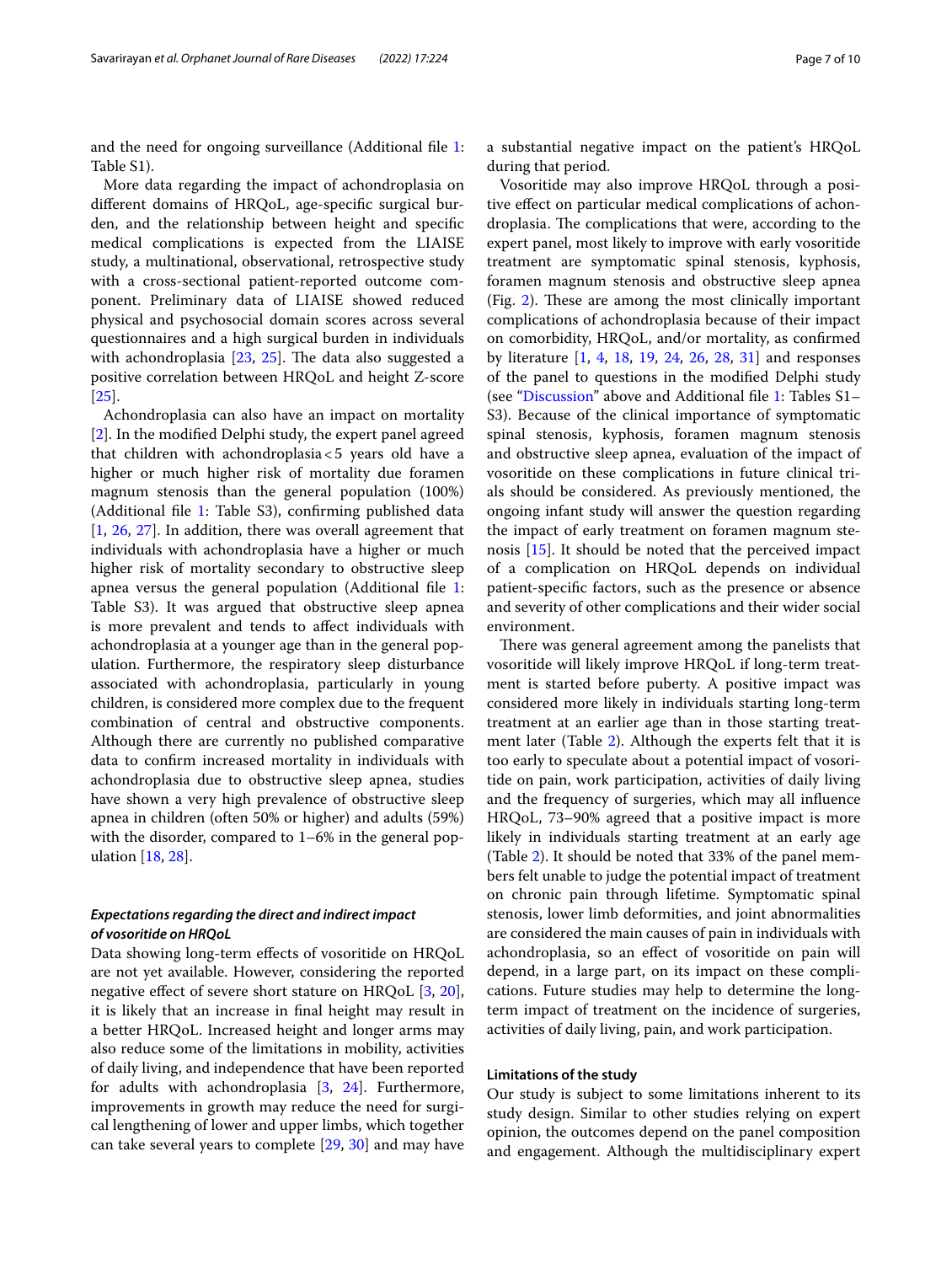panel covered the most important disciplines within the management of achondroplasia patients and applied a wide geographic spread, some specialties or regions may have been underrepresented in comparison with others. In addition, while some of the panel members have been involved in the vosoritide clinical trials, others were not. This may have influenced their answers. Depending on their involvement in clinical trials and their scientifc background, answers of panel members may have been subject to confrmation bias, i.e. the tendency to interpret information in a way that supports a person's prior beliefs.

Although there is currently little or no evidence to support several of the assumptions made in the study, the responses of the panel members are based on many years of experience in the disease area and can be used to guide the design of future clinical trials until more data are available. For some of the assumptions, a substantial proportion of the panelists felt unable to make a judgement based on their own expertise or existing evidence, making these assumptions less strong. This was the case for several assumptions regarding the expected impact of vosoritide on aspects of HRQoL (Table [2](#page-5-0)). We will have to wait for real-world data to assess these outcomes and how increases in growth velocity and improvements in body proportions will impact them.

Finally, the outcome of this study must be considered as time-sensitive since it combines clinical evidence and expert opinion at a certain point in time. Ongoing research and increasing knowledge may support or refute these results.

## **Conclusions**

The results of this explorative study, based on international expert opinion, provides further insight into the medical and functional impacts of achondroplasia and how these might be modifed through long-term use of vosoritide. The responses of the panel might be used to guide the direction and design of future research to validate the assumptions that are based on extrapolation of current data. They can also be used in discussing potential outcomes of treatment with vosoritide with families and health care providers as its use becomes more prevalent. Careful and critical prospective data collection will be required before these expert assumptions can be substantiated.

#### **Supplementary Information**

The online version contains supplementary material available at [https://doi.](https://doi.org/10.1186/s13023-022-02372-z) [org/10.1186/s13023-022-02372-z.](https://doi.org/10.1186/s13023-022-02372-z)

<span id="page-7-0"></span>**Additional fle 1: Table S1.** Panel rating results of clinical assumptions. Green:≥75% of respondents agreed or strongly agreed; yellow: 50–74% of respondents agreed or strongly agreed; orange:<50% of respondents

agreed/strongly agreed. **Table S2.** Panel rating results of questions regarding the impact of complications not requiring surgery on health-related quality of life (HRQoL) and healthcare resources. **Table S3.** Rating results of additional questions. **Table S4.** Questions eliminated after the explorative phase and reason for elimination

#### **Acknowledgements**

The authors thank Dr. Michael Bober for his contribution as a panel member to the modifed Delphi study and Swati Mukherjee (BioMarin International Ltd) and Wayne Pan (former BioMarin employee) for their help with the study design. The authors are also grateful to Ismar Healthcare NV for their assistance in the design, conduct and interpretation of data of the modifed Delphi study and the writing of this manuscript, which were funded by BioMarin Pharmaceutical Inc., Novato, CA, USA.

#### **Author contributions**

RS and SF were involved in the design of the modifed Delphi study and participated in the explorative and rating rounds of the study and in discussions preceding the explorative round of the study and the development of the manuscript. TB was involved in the design of the study. All other authors participated in the explorative and/or rating rounds of the modifed Delphi study. All authors read and approved the fnal manuscript.

#### **Funding**

The design, conduct, and interpretation of data of the modifed Delphi study as well as the writing of this manuscript were supported by BioMarin Pharmaceutical, Inc. BioMarin was not involved in the voting process or analysis of the results.

#### **Availability of data and materials**

The dataset supporting the conclusions of this article is included within the article and its additional fle.

#### **Declarations**

#### **Ethics approval and consent to participate** Not applicable.

**Consent for publication** Not applicable.

#### **Competing interests**

RS has received grants and honoraria from BioMarin and is a principal investigator in BioMarin sponsored clinical trials. WB has received honoraria from BioMarin. TB is an employee of BioMarin International Ltd. VCD has received honoraria from BioMarin. MI has received honoraria from BioMarin and is a principal investigator in BioMarin-sponsored clinical trials. BSM is a consultant for Abbvie, Ascendis Pharma, BioMarin, EMD Serono, Novo Nordisk, Orchard Therapeutics, Pfzer, Tolmar and Vertice and has received research support from Alexion, Abbvie, Amgen, Ascendis, Lumos Pharma, Novo Nordisk, OPKO Health, Pfizer, and Tolmar. KM received grants and honoraria from BioMarin, Lilly, and Novo-Nordisk and has been an advisor of QED; he is a principal investigator in BioMarin-sponsored clinical trials and member of advocacy group BKMF e.V. KO reports honoraria for lectures from BioMarin. RR has received consulting fees, payments and support for attending meetings, and participated in scientifc and marketing boards from BioMarin. AS received honoraria from BioMarin for participating in the expert panel. DT has received honoraria from BioMarin. KKW has received payments, honoraria, and consulting fees from BioMarin, and grants from Ascendis, Pfizer (Theracon), and Ultragenyx, and royalties/licences from UptoDate.com. MW has received honoraria from BioMarin for acting as a Medical Advisor in the vosoritide programme. SF has received payments of consultation honoraria from BioMarin and Sanof to his working institution. VCD, MI, KM, KO, RS, and KW are principal investigators in the vosoritide clinical trials.

#### **Author details**

<sup>1</sup> Murdoch Children's Research Institute, and University of Melbourne, Parkville, Melbourne, VIC 3052, Australia. <sup>2</sup> Hospital Sirio-Libanes, São Paolo, Brazil.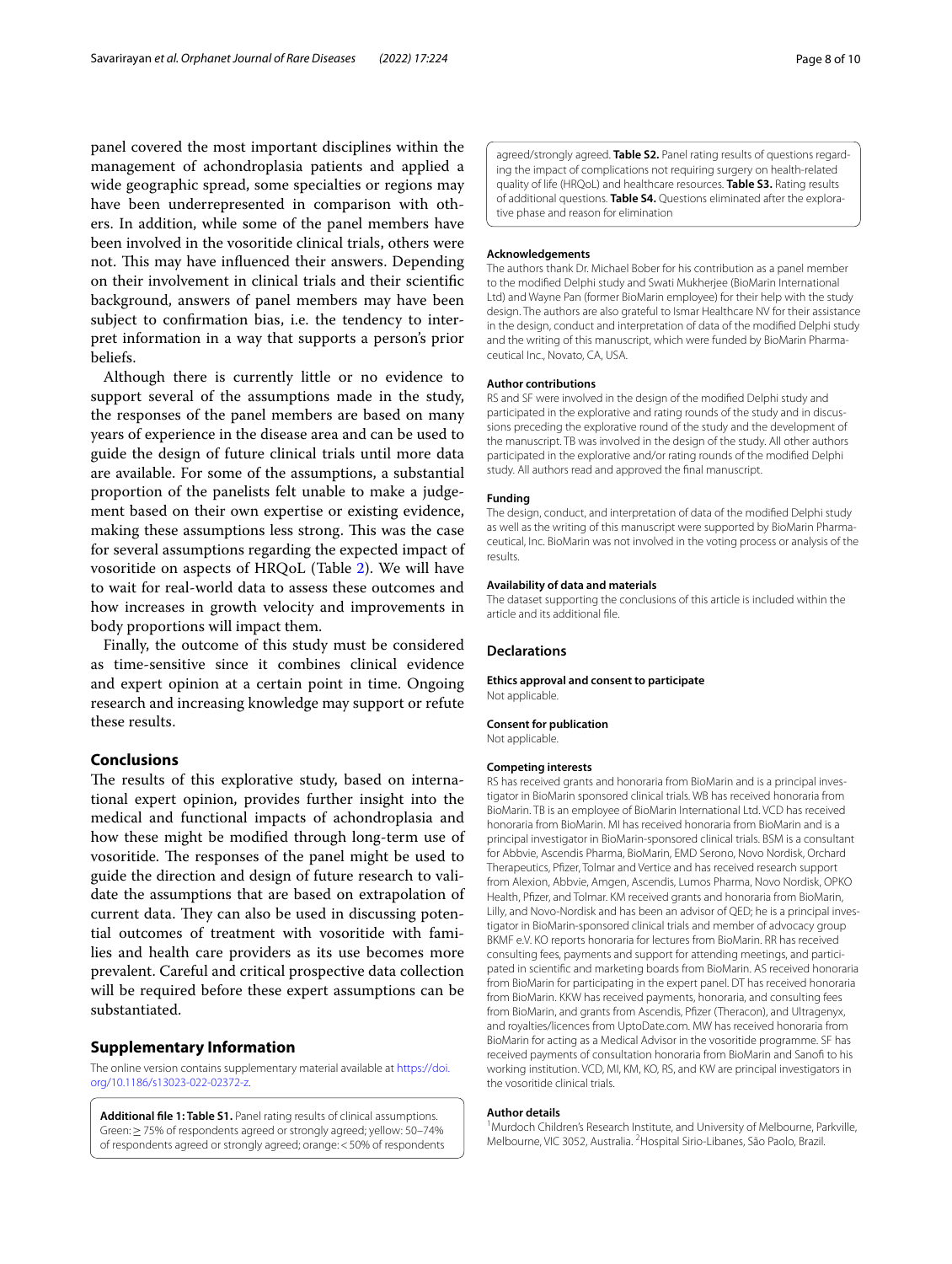<sup>3</sup> BioMarin International Ltd, London, UK. <sup>4</sup> Université de Paris, Reference Center for Skeletal Dysplasia, Hôpital Necker-Enfants Malades, Paris, France. <sup>5</sup>Guy's and St. Thomas' NHS Foundation Trust, London, UK. <sup>6</sup>University of Minnesota Medical School, Minneapolis, MN, USA. <sup>7</sup>Universitätskinderklinik, Otto-Von-Guericke Universität, Magdeburg, Germany. <sup>8</sup>Osaka University Graduate School of Medicine, Osaka, Japan. <sup>9</sup> Oregon Health and Science University, Portland, OR, USA. <sup>10</sup>ASST Lariana, Como, Italy. <sup>11</sup>Great Ormond Street Hospital for Children, NHS Foundation Trust, London, UK. 12University of Washington, Seattle Children's Hospital, Seattle, WA, USA. <sup>13</sup>Northern Genetics Service, Institute of Human Genetics, Newcastle-Upon-Tyne Hospitals, NHS Foundation Trust, Newcastle-upon-Tyne, UK. <sup>14</sup>TRS National Resource Centre for Rare Disorders, Sunnaas Rehabilitation Hospital, Nesodden, Norway.

## Received: 17 December 2021 Accepted: 29 May 2022

#### **References**

- <span id="page-8-0"></span>1. Pauli RM. Achondroplasia: a comprehensive clinical review. Orphanet J Rare Dis. 2019;14:1.
- <span id="page-8-1"></span>2. Hoover-Fong J, Cheung MS, Fano V, Hagenas L, Hecht JT, Ireland P, Irving M, Mohnike K, Offiah AC, Okenfuss E, Ozono K, Raggio C, Tofts L, Kelly D, Shediac R, Pan W, Savarirayan R. Lifetime impact of achondroplasia: current evidence and perspectives on the natural history. Bone. 2021;146: 115872.
- <span id="page-8-2"></span>3. Constantinides C, Landis SH, Jarrett J, Quinn J, Ireland PJ. Quality of life, physical functioning, and psychosocial function among patients with achondroplasia: a targeted literature review. Disabil Rehabil. 2021;17:1–13.
- <span id="page-8-3"></span>4. Hoover-Fong JE, Alade AY, Hashmi SS, Hecht JT, Legare JM, Little ME, Liu C, McGready J, Modaff P, Pauli RM, Rodriguez-Buritica DF, Schulze KJ, Serna ME, Smid CJ, Bober MB. Achondroplasia natural history study (CLARITY): a multicenter retrospective cohort study of achondroplasia in the United States. Genet Med. 2021;23:1498–505.
- <span id="page-8-4"></span>5. Cormier-Daire V, AlSayed M, Ben-Omran T, de Sousa SB, Boero S, Fredwall SO, Guillen-Navarro E, Irving M, Lampe C, Maghnie M, Mortier G, Peijin Z, Mohnike K. The frst European consensus on principles of management for achondroplasia. Orphanet J Rare Dis. 2021;16:333.
- <span id="page-8-5"></span>6. Savarirayan R, Ireland P, Irving M, Thompson D, Alves I, Baratela WAR, Betts J, Bober MB, Boero S, Briddell J, Campbell J, Campeau PM, Carl-Innig P, Cheung MS, Cobourne M, Cormier-Daire V, Deladure-Molla M, del Pino M, Elphick H, Fano V, Fauroux B, Gibbins J, Groves ML, Hagenäs L, Hannon T, Hoover-Fong J, Kaisermann M, Leiva-Gea A, Llerena J, Mackenzie W, Martin K, Mazzoleni F, McDonnell S, Meazzini MC, Milerad J, Mohnike K, Mortier GR, Offiah A, Ozono K, John A, Phillips JA, Powell S, Prasad Y, Raggio C, Rosselli P, Rossiter J, Selicorni A, Sessa M, Theroux M, Thomas M, Trespedi L, Tunkel D, Wallis C, Wright M, Yasui N, Fredwall SO. International consensus statement on diagnosis, multidisciplinary management, and life-long care for individuals with achondroplasia. Nat Rev Endocrinol. 2022;18:173–89.
- <span id="page-8-6"></span>7. Savarirayan R, Irving M, Bacino CA, Bostwick B, Charrow J, Cormier-Daire V, Le Quan Sang KH, Dickson P, Harmatz P, Phillips J, Owen N, Cherukuri A, Jayaram K, Jeha GS, Larimore K, Chan ML, Huntsman Labed A, Day J, Hoover-Fong J. C-type natriuretic peptide analogue therapy in children with achondroplasia. N Engl J Med. 2019;381:25–35.
- <span id="page-8-7"></span>8. <https://www.ema.europa.eu/en/medicines/human/EPAR/voxzogo>. Accessed 28 Apr 2022.
- <span id="page-8-8"></span>[https://www.accessdata.fda.gov/scripts/cder/daf/index.cfm?event](https://www.accessdata.fda.gov/scripts/cder/daf/index.cfm?event=overview.process&varApplNo=214938)= [overview.process&varApplNo](https://www.accessdata.fda.gov/scripts/cder/daf/index.cfm?event=overview.process&varApplNo=214938)=214938. Accessed 28 Apr 2022.
- <span id="page-8-9"></span>10. Savarirayan R, Tofts L, Irving M, Wilcox W, Bacino CA, Hoover-Fong J, Ullot Font R, Harmatz P, Rutsch F, Bober MB, Polgreen LE, Ginebreda I, Mohnike K, Charrow J, Hoernschemeyer D, Ozono K, Alanay Y, Arundel P, Kagami S, Yasui N, White KK, Saal HM, Leiva-Gea A, Luna-Gonzalez F, Mochizuki H, Basel D, Porco DM, Jayaram K, Fisheleva E, Huntsman-Labed A, Day J. Once-daily, subcutaneous vosoritide therapy in children with achondroplasia: a randomised, double-blind, phase 3, placebo-controlled, multicentre trial. Lancet. 2020;396:684–92.
- <span id="page-8-10"></span>11. Savarirayan R, Tofts L, Irving M, Wilcox WR, Bacino CA, Hoover-Fong J, Font RU, Harmatz P, Rutsch F, Bober MB, Polgreen LE, Ginebreda I, Mohnike

K, Charrow J, Hoernschemeyer D, Ozono K, Alanay Y, Arundel P, Kotani Y, Yasui N, White KK, Saal HM, Leiva-Gea A, Luna-Gonzalez F, Mochizuki H, Basel D, Porco DM, Jayaram K, Fisheleva E, Huntsman-Labed A, Day JRS. Safe and persistent growth-promoting efects of vosoritide in children with achondroplasia: 2-year results from an open-label, phase 3 extension study. Genet Med. 2021;23:2443–7.

- <span id="page-8-11"></span>12. Hoover-Fong J, Irving M, Bacino C, Charrow J, Cormier-Daire V, Polgreen L, Dickson P, Harmatz P, Larimore K, Jayaram K, Huntsman Labed A, Fisheleva E, Jeha G, Day J, Phillips J, Savarirayan R. Vosoritide for children with achondroplasia: a 60-month update from an ongoing phase 2 clinical trial. Mol Genet Metab. 2021;132:S101.
- <span id="page-8-12"></span>13. <https://www.rand.org/topics/delphi-method.html>. Accessed 28 Apr 2022.
- <span id="page-8-13"></span>14. [https://clinicaltrials.gov/ct2/show/NCT03583697.](https://clinicaltrials.gov/ct2/show/NCT03583697) Accessed 28 Apr 2022.
- <span id="page-8-14"></span>15. Savarirayan R, Irving M, Maixner W, Thompson D, Offiah AC, Connolly DJ, Raghavan A, Powell J, Kronhardt M, Jeha G, Ghani S, Fisheleva E, Day JR. Rationale, design, and methods of a randomized, controlled, open-label clinical trial with open-label extension to investigate the safety of vosoritide in infants, and young children with achondroplasia at risk of requiring cervicomedullary decompression surgery. Sci Prog. 2021;104:368504211003782.
- <span id="page-8-15"></span>16. Lorget F, Kaci N, Peng J, Benoist-Lasselin C, Mugniery E, Oppeneer T, Wendt DJ, Bell SM, Bullens S, Bunting S, Tsuruda LS, O'Neill CA, Di Rocco F, Munnich A, Legeai-Mallet L. Evaluation of the therapeutic potential of a CNP analog in a *Fgfr*3 mouse model recapitulating achondroplasia. Am J Hum Genet. 2012;91:1108–14.
- <span id="page-8-16"></span>17. Wendt DJ, Dvorak-Ewell M, Bullens S, Lorget F, Bell SM, Peng J, Castillo S, Aoyagi-Scharber M, O'Neill CA, Krejci P, Wilcox WR, Rimoin DL, Bunting S. Neutral endopeptidase-resistant c-type natriuretic peptide variant repre‑ sents a new therapeutic approach for treatment of fibroblast growth factor receptor 3-related dwarfsm. J Pharmacol Exp Ther. 2015;353:132–49.
- <span id="page-8-17"></span>18. Fredwall SO, Overland B, Berdal H, Berg S, Weedon-Fekjaer H, Lidal IB, Savarirayan R, Manum G. Obstructive sleep apnea in Norwegian adults with achondroplasia: a population-based study. Orphanet J Rare Dis. 2021;16:156.
- <span id="page-8-18"></span>19. Fredwall SO, Maanum G, Johansen H, Snekkevik H, Savarirayan R, Lidal IB. Current knowledge of medical complications in adults with achondroplasia: a scoping review. Clin Genet. 2020;97:179–97.
- <span id="page-8-21"></span>20. Matsushita M, Kitoh H, Mishima K, Yamashita S, Haga N, Fujiwara S, Ozono K, Kubota T, Kitaoka T, Ishiguro N. Physical, mental, and social problems of adolescent and adult patients with achondroplasia. Calcif Tissue Int. 2019;104:364–72.
- <span id="page-8-19"></span>21. Yonko EA, Emanuel JS, Carter EM, Raggio CL. Quality of life in adults with achondroplasia in the United States. Am J Med Genet A. 2021;185:695–701.
- <span id="page-8-20"></span>22. Alade Y, Tunkel D, Schulze K, McGready J, Jallo G, Ain M, Yost T, Hoover-Fong J. Cross-sectional assessment of pain and physical function in skeletal dysplasia patients. Clin Genet. 2013;84:237–43.
- <span id="page-8-22"></span>23. Maghnie M, Semler O, Guillen-Navarro E, Selicorni A, Gonzalez-Meneses Lopez A, Heath K, Zampino G, Haeusler G, Hagenäs L, Leiva-Gea A, López González V, Raimann A, Santos Simarro F, Tajè S, Ertl D-A, Gregersen PA, Pimenta JM, Cohen S, Jarrett J, Rowell R, Shediac R, Mukherjee S, Mohnike K. Lifetime impact of achondroplasia in Europe (LIAISE): fndings from a multinational observational study. Mol Genet Metab. 2021;132S1:S65–6.
- <span id="page-8-23"></span>24. Fredwall SO, Steen U, de Vries O, Rustad CF, Eggesbo HB, Weedon-Fekjaer H, Lidal IB, Savarirayan R, Manum G. High prevalence of symptomatic spinal stenosis in Norwegian adults with achondroplasia: a populationbased study. Orphanet J Rare Dis. 2020;15:123.
- <span id="page-8-24"></span>25. Maghnie M, Semler O, Guillen-Navarro E, Wiesel A, Allegri AEM, Selicorni A, Gonzalez-Meneses Lopez A, Heath K, Zampino G, Haeusler G, Hagenas L, Leiva-Gea A, López González V, Raimann A, Santos Simarro F, Tajè S, Ertl D-A, Gregersen PA, Landfeldt E, Causin L, Jarrett J, Quinn J, Shediac R, Mukherjee S, Mohnike K. Health-related quality of life (HRQoL) in achondroplasia: fndings from a multinational, observational study. Mol Genet Metab. 2021;132S1:S127–8.
- <span id="page-8-25"></span>26. Cheung MS, Irving M, Cocca A, Santos R, Shaunak M, Dougherty H, Siddiqui A, Gringras P, Thompson D. Achondroplasia foramen magnum score: screening infants for stenosis. Arch Dis Child. 2021;106:180–4.
- <span id="page-8-26"></span>27. Sanders VR, Sheldon SH, Charrow J. Cervical spinal cord compression in infants with achondroplasia: should neuroimaging be routine? Genet Med. 2019;21:459–63.